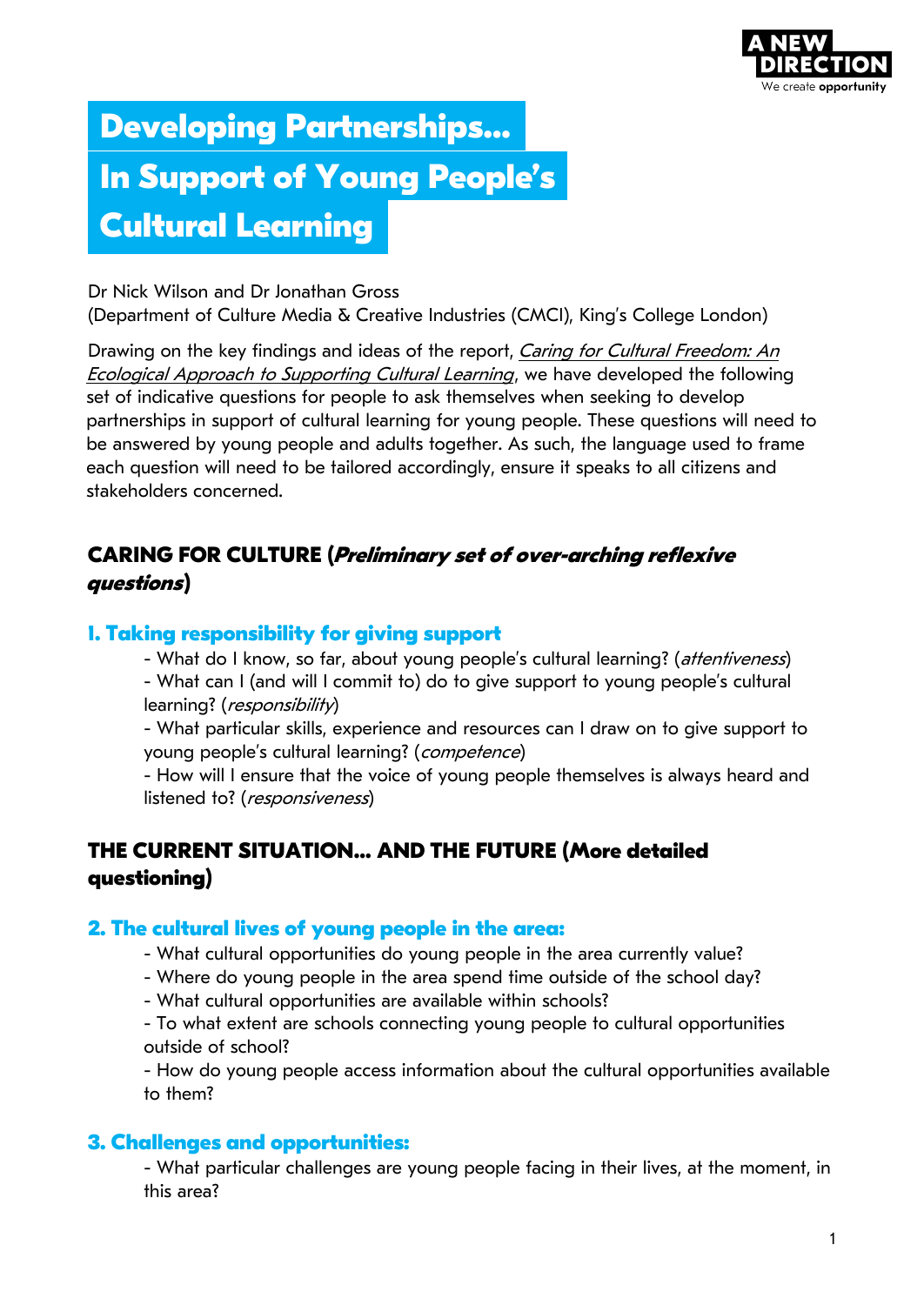

- Where do the opportunities lie? What are the positive possibilities for improving the lives of young people in this area?

#### **4. Spaces of listening:1**

- At present, where do young people have the opportunity to have their experiences, views and opinions heard (individually or collectively)?

- How might more opportunities for young people to have their experiences, views and opinions heard (individually or collectively) be enabled?

## **DEVELOPING AN ECOLOGICAL APPROACH**

#### **5. Involving everyone:**

- Who can we also involve in these conversations?
- How can we ensure that young people themselves are involved?
- Which adults and which organisations have been and could be invited?

#### **6. Existing networks:**

- Are there relevant networks already active in this area?

- What role could these existing networks play in this partnership in support of young people's cultural learning?

- What role might the local authority play?
- What role might schools play?

#### **7. Creative citizens:2**

- Are there examples of creative citizenship already taking place in the area already?
- How might these existing examples of creative citizenship be supported?
- How might more people be supported to be creative citizens?

## **STRATEGIC AIMS & GOVERNANCE**

#### **8. Addressing problems and imagining the future:**

- What specific 'problems' are we looking to solve?<sup>3</sup>
- What particular areas of possibility or potential can be realised here?<sup>4</sup>

- If developing a new partnership in support of cultural learning succeeded, what improvements could this bring, who to, and under what circumstances?

- What would 'success' look like?

## **9. Leadership and democracy:**

<sup>1</sup> These are places where young people have the opportunity to speak and to be heard. This can have an important role to play in their cultural learning, and in the co-management of cultural ecosystems.

 $<sup>2</sup>$  These are people who support cultural opportunities for themselves and others, often by sharing information</sup> and organising activities through informal practices (beyond highly visible organisations), and/or by crossing boundaries between two or more organisations.

<sup>3</sup> For example, are there difficulties in sharing information effectively between organisations of different kinds?

<sup>4</sup> For example, the potential to better share information between organisations of different kinds.